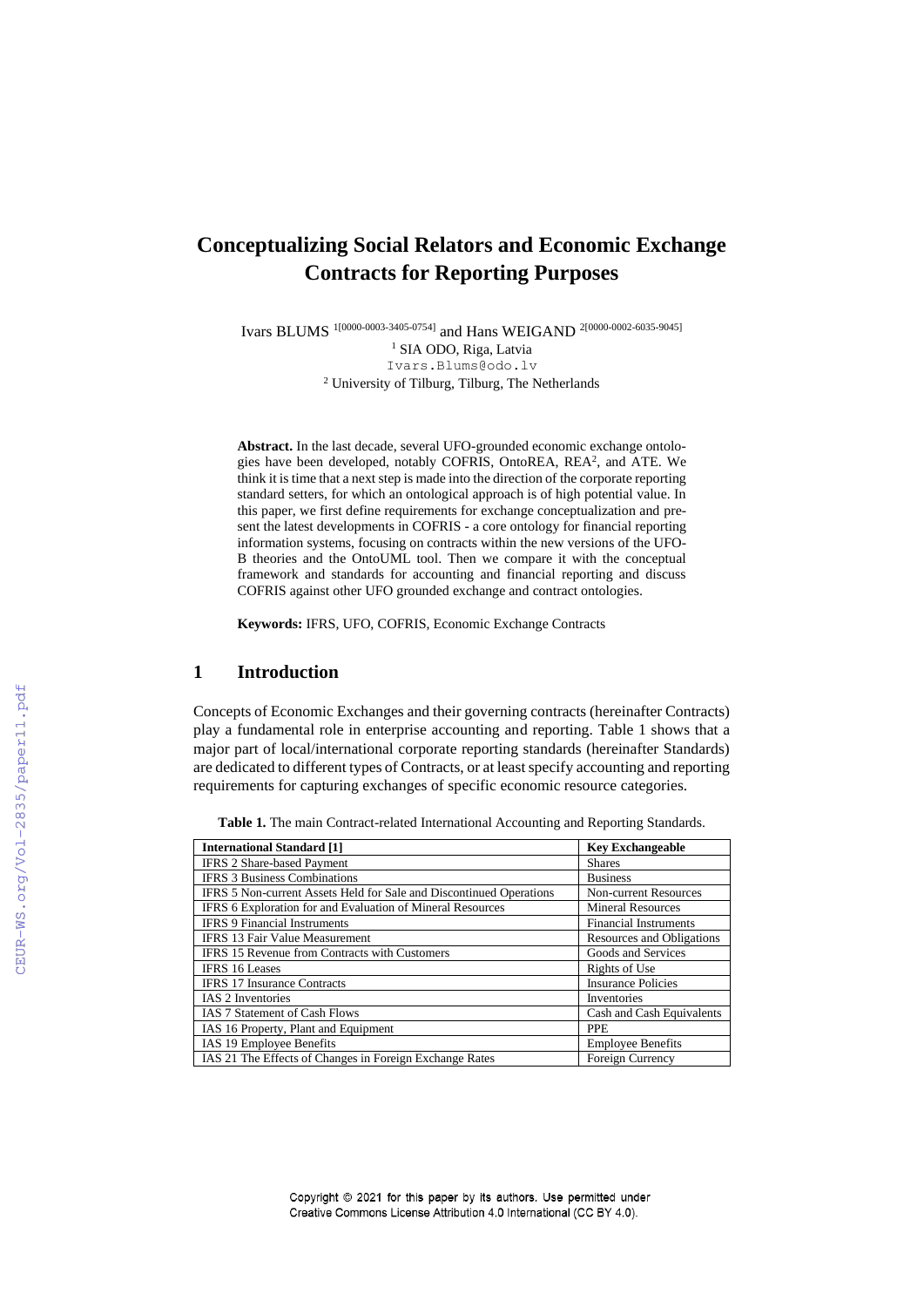| IAS 23 Borrowing Costs                  | Loans                       |
|-----------------------------------------|-----------------------------|
| <b>IAS 24 Related Party Disclosures</b> | Party Information           |
| IAS 38 Intangible Assets                | Intangible Resources        |
| <b>IAS 40 Investment Property</b>       | <b>Investment Property</b>  |
| IAS 41 Agriculture                      | <b>Biological Resources</b> |

The conceptualization of the contracts is based on the generalization of contract law. The rules relating to certain categories of exchange, such as consumer, employment, insurance, and information-licensing contracts, have developed specialized content to the point that they are often treated as distinct legal fields [4]. Nevertheless, exchanges and contracts in standard setting have common core objects, relationships, and events that are required to be reported. Particular contract types should be extensions of these core objects. This principle is only partially implemented in existing Standards. The Standards also suffer from internal inconsistency and semantic interoperability problems. Therefore, an ontological approach has great potential value, especially in the situation when the volume of standards of corporate reporting constantly increases, and their quality can be improved through digitalization and multilateral observation [10].

The concept of an Economic Exchange is broader than a Contract governed [4]. In spot markets, such as public bazaars, involved parties manage reasonably well without formal contracting. Contracting becomes worthwhile when there is a temporal element to the exchange or at least one party is uncertain about the actions of the counterparty. E.g., when the good to be exchanged needs to be produced or the service being rendered takes time.

Conceptual modeling of Contracts has a long history, recently warmed-up by Smart Contract technology (see, e.g., [5]). As mentioned, contracts govern the exchange of economic resources (and obligations), including goods and services (resp, equities and debts), between exchange parties.

Corporate Reporting, including Financial, ESG, and Tax Reporting, serves the needs of uncertainty-adjusted evaluation of actual and potential benefits and sacrifices to the donors from enterprise performance and position. It *recognizes* and *measures* the *effects* of exchanges on enterprise *situation* (position) of economic resource control rights and obligations, as well as enterprise activity *events* (performance) that have led to changes in the situation within a period. The specifics of contracts are in the separation in time of formation and fulfillment processes, and separation in time of parties' role and transaction performance within those processes. Due to these separations, temporary rights (obligations) and intermediate activities emerge that constitute the essence of the contract capturing in a legal sense and thus are first-class entities for accounting in addition to the exchange per se.

Requirements for such Contracts cover Contract and Property Law, Economics, IS, Corporate Reporting and Accounting, thus, to facilitate standard setting, a Foundational Ontology is needed, that at least contain building blocks in Law and Economics. Such an ontology is Unified Foundational Ontology (UFO) [11], with its subontologies [e.g., 13-17] and the ontology engineering tool OntoUML 2.0 [12]. The new version of the tool incorporates an extension of OntoUML to address events and their relations [13] and allows to verify and convert models to  $g$ UFO – a lightweight implementation of the UFO suitable for Semantic Web OWL 2 DL applications [14].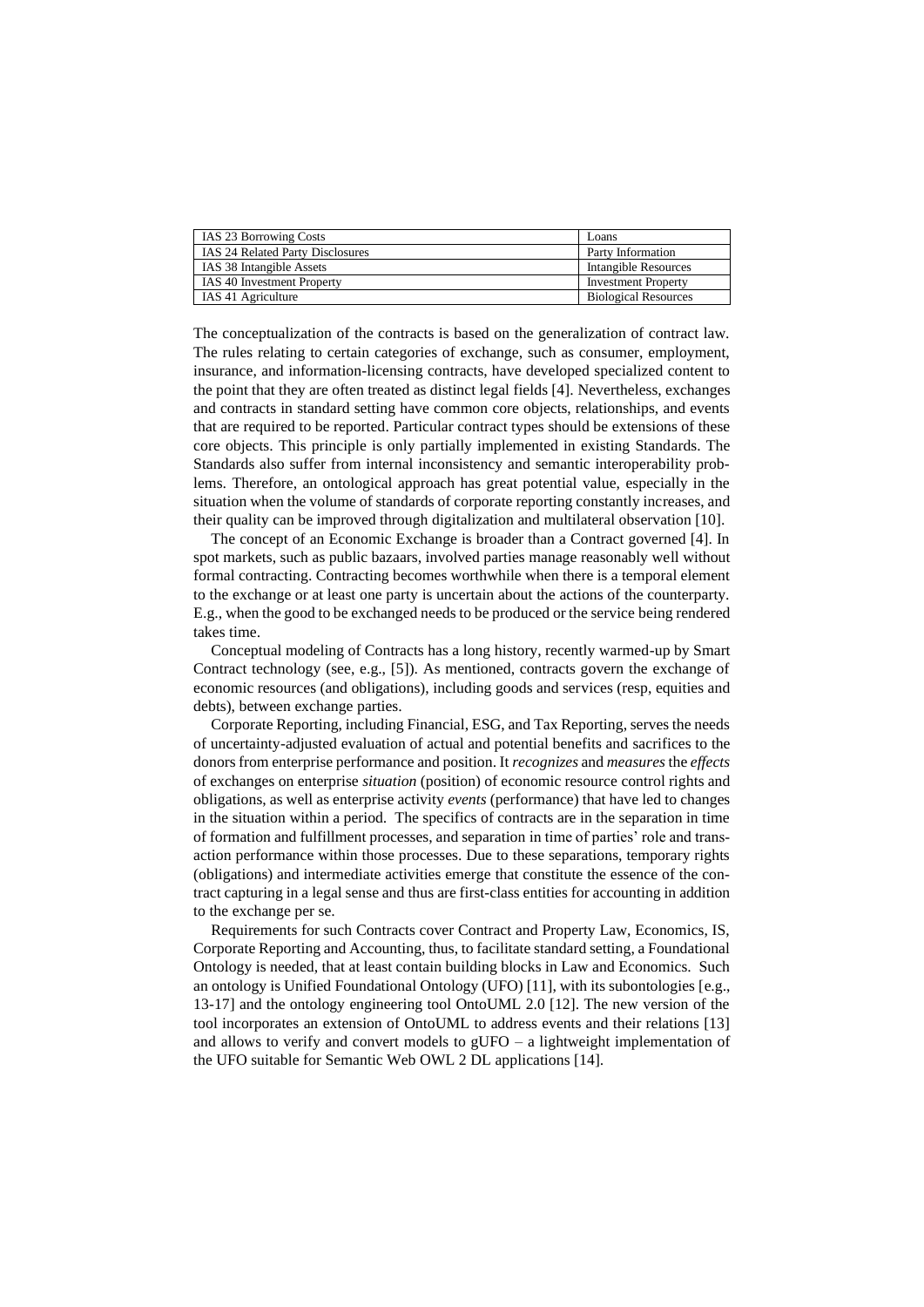In this paper, we build forth on COFRIS – a core ontology for financial reporting information systems [7, 9, 10]. The methodology of our ontology research is dialectical. We start with the contract law and accounting theories and list requirements for Contracts (Section 2). Grounding on Foundational Ontology we present the extended social relator and contract ontology in more detail within the new version of the UFO theories and the new tool (Section 3). We compare our ontology with the conceptual framework and several standards (Section 4) and discuss it against other UFO grounded exchange and contract ontologies (Section 5). Section 6 concludes and outlines future work.

# **2 Accounting Requirements for Specification of Contracts**

The recognition, categorization, and measurement of activities and resources involved in a contract are captured for accounting and disclosure purposes based on the Common Standards and the Policies of an Enterprise. Several aspects of such capturing are based on information that is not specified, nor governed by default rules, in a Legal Contract. For example, the IAS Standard 24 *Related Party Disclosures* [1] requires exchange parties to disclose their *relatedness* and to follow specific rules in measurement.

Information about an exchange has a correlative part and a subjective part. The Correlative part refers to shared propositional content, such as performance obligations, rights to be transferred, prices for services or goods, and needs to be consensual between exchange parties, and/or is observed independently by the third party. The Subjective part of each party, such as internal valuation, uncertainty, and function of the resources (obligations) received or transferred [10].

The involved resources' source, target, provenance, and even measurement information are also important for sharing among parties. Including reporting aspects may increase the legal quality of the contracts. For instance, it is essential for both parties that a contract is concluded in compliance with IFRS 17 [1], and the going concern state of each party is assessed and uncertainties disclosed per IAS 1 [1]. The addition of the required information in the Contracts becomes easier and more faithful when performed within Smart Contracts whereby parties add correlative and own parts via the Contract posting application [9].

Financial Statements require the presentation of aggregated effect information, but Statement Notes often disclose transactional data. The data disclosed for Offerings, Contracts, Fulfillments, Taxation, Registers that protect ownership, or reduce health and safety risks through traceability, Customs, Markets, and Other Parties are on the transaction level. Advances in Multilateral IS [10] and especially Big Data [26] make such transaction-level data more easily accessible and reconcilable.

Offering and Contract information assessment and disclosure become increasingly important as a market forming mechanism, stewardship evaluation, and timely avoidance of non-compliance.

Concerning the main functions of Accounting Information Systems (AIS), we distinguish between *capturing* and its extension – *recognition*. In short, capturing and involves any processing of transfer or receipt of economic resources (obligations), including offerings, executory contracts, and other off-balance items, while recognition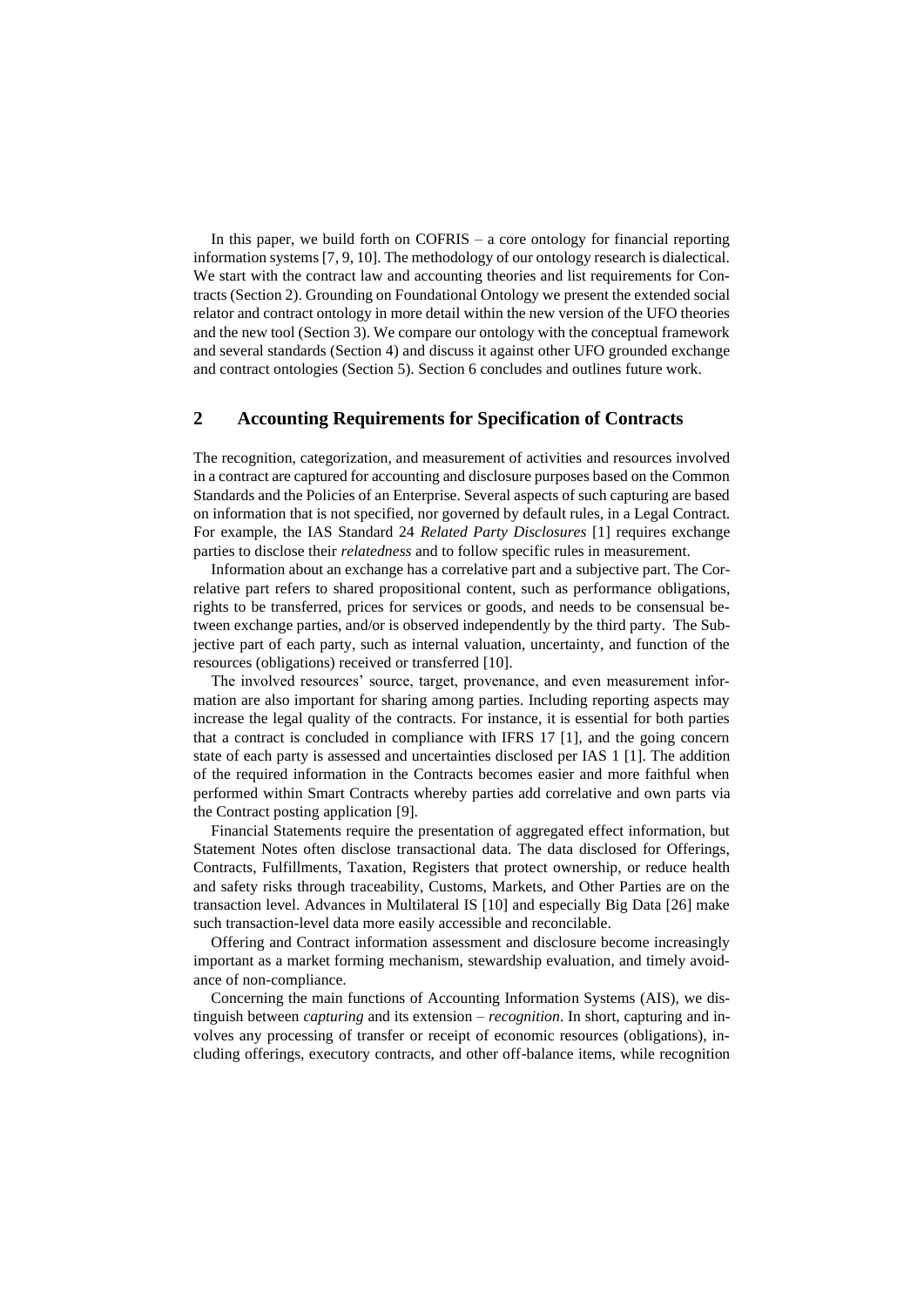includes only including those that are categorized per Standards as Assets (Liabilities) for Balance Sheet. In essence, recognition and measurement involve future aspects.

As described above the most elaborate exchange form involves contracting. Contract formation (Offer and Acceptance) and fulfillment lifecycle information include:

- 1. Exchange Parties, their types, or markets, legal and reporting state and their general relationship (relatedness) during the lifecycle.
- 2. Exchange Party Roles and Third parties involved in Contract formation and fulfillment.
- 3. Contract type, legislation, currency, time, duration, completion phase through the lifecycle.
- 4. Reciprocal Performance Obligations, their conditions, timing, valuation, and phases during the lifecycle.
- 5. Transfer Obligations of Economic Resources (Obligations) and their phases (e.g., the nature of the goods or services that the enterprise has promised to transfer).
- 6. Valuation of the Consideration in return for the transfer.
- 7. All Economic Events of Contract formation, modification, and fulfillment.
- 8. Assessment and Posting of Contract formation and fulfillment. Affected Asset (Liability) and corresponding Equity, Income, and Expenses Accounts of each Party.
- 9. Transaction or Aggregate Level of Information Disclosure. Open, Anonymized, or Sensitive Information. Immediate, Periodic, or Postponed Disclosure. Public and Partial Disclosure. (Disclosure is not further regarded in this paper)

In addition to Contract Law theories, we should consider the Accounting theories and particularly Ijiri's Theory of accounting measurement [6], which introduced fundamental axioms of control, quantity, and exchanges. Ijiri defined Economic Resources as having utility and scarcity for enterprises, Assets as resources presently or resources [of a specified type] expected to be placed under the control of an enterprise, and Liabilities as resources [of a specified type] that are expected to be released from the control of an enterprise. He argued for recognition criteria widening to include contracts and commitments. Ijiri regarded contract fulfillment lifecycle - *Executory*, *Partially Executed*, *Half-Executed*, and *Executed Contracts* [6, p.134]. Ijiri's theory suggests that all measurement can be based on so called historical cost and inferred from exchanges (subject to several requirements).

The existing practice includes also present value measurement that involves observable economic exchanges in the market and uncertainty estimation.

International Standards [1, 2] assume the economic exchange concept as something given; the following local definition approximates international exchange interpretation well enough: "*a reciprocal transfer between two entities, resulting in one entity acquiring Assets or Services or satisfying Liabilities by surrendering other Assets or Services or incurring other Obligations*" [3, ASC 845-10-20].

In order to accomplish faithful and relevant reporting, we agree with Guarino [18, 26], that "referring to the relationships [i.e., Assets, Liabilities, and Equity of an Enterprise] is unavoidable when we need to describe what changes in time, while referring to the event [e.g., Transfer of Economic Resources] is unavoidable when we need to describe contextual aspects that go beyond the relationships themselves".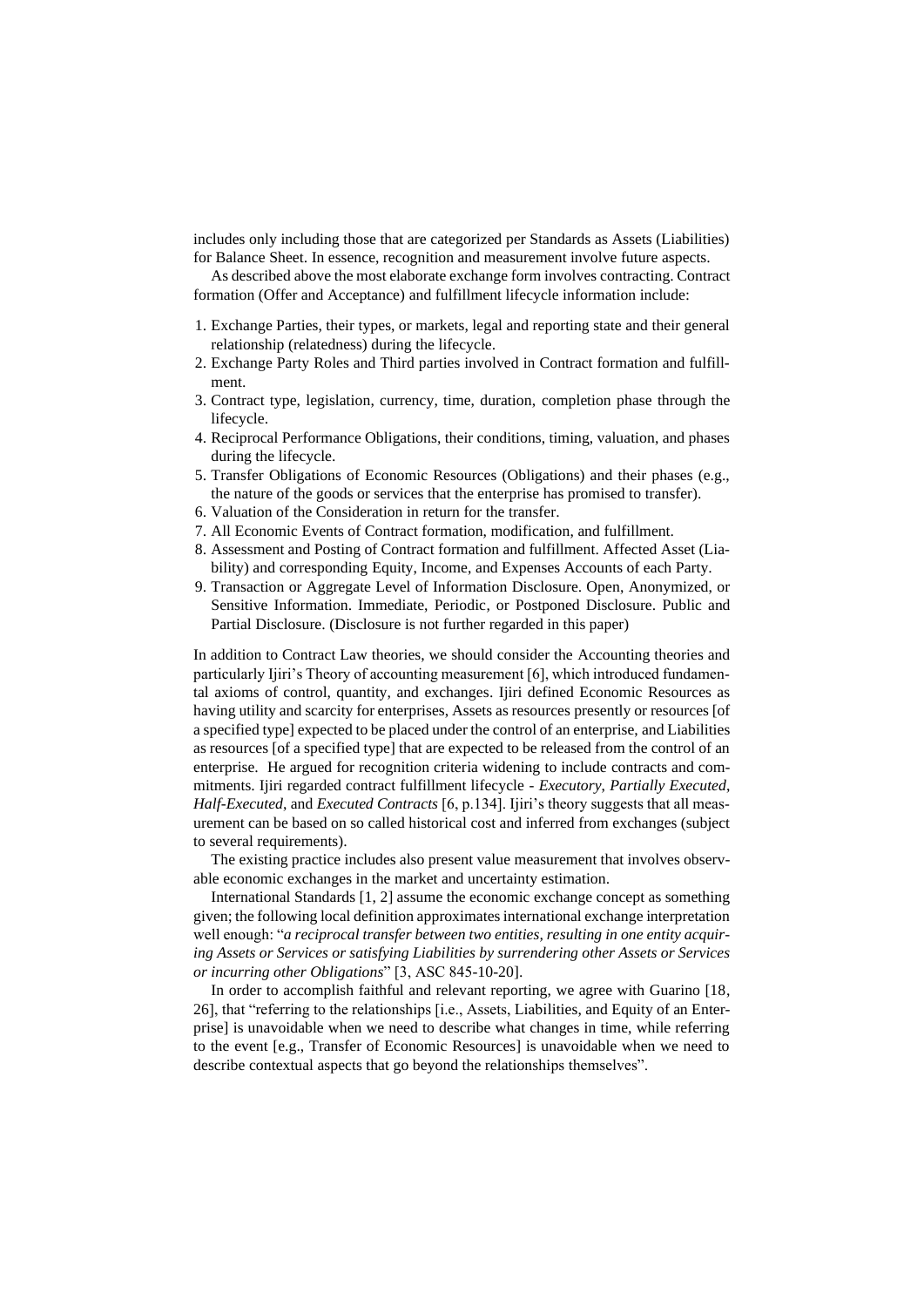Explicit event modeling allows the enterprise to benefit from capturing of event's *local*, *cumulative*, *contextual*, and *modal* aspects, but also analyze each exchange event as an agent's service for the principal – an issue of importance for standard setting and online platform policies. Contextual aspects of an exchange event primarily are the current economic system, financing, and market mechanisms. These aspects are depicted by exchanges of identical or similar [1, IFRS 13] economic resources and obligations in the market at transaction or reporting time.

As seen from the above exchange definition accounting depicts events as the changes in the situation and the nature of events, e.g., the services acquired or surrendered, as expense and revenue accounts. We think that due to the bilateral and even multilateral nature of the contracts and exchange, the independently observed events and their properties should be the starting point for standard setting. In this context it is important to distinguish among:

- *Resources* (services and goods) as characterizations or objects of transfer events,
- (Transferred) *Economic Resources* as rights that have the disposition to produce economic benefits,
- (Changes in) *Assets* as Economic Resources controlled by the enterprise.

## **3 The Extended UFO Social Relator Pattern**

We build our contract ontology on a general condition that a transfer agreed between two parties of an Economic Resource (or Obligation) produces a Right (resp., Obligation) to the Consideration, which is measured in monetary terms (Valuation), and if a Consideration is received first then the transfer obligation becomes unconditional. This situation is represented by an Economic Relator, as a specialization of Social Relator in UFO-C Ontology. However, there are several ways of how this relator is worked out. In 3.1, we briefly summarize UFO. In 3.2, we discuss the different positions on Social Relator and based on that, present a new Extended Social Relator pattern in 3.3. This pattern will be the basis of the Economic Exchange pattern in Section 4.

### **3.1 UFO Background**

In UFO [10, 14] *Concrete Individuals* comprise *Objects* (John, his car, the IASB 2018 Conceptual Framework), *Reified Aspects* of concrete individuals (John's height, his service agreement with Amazon), *Events* (the acquisition of GitHub by Microsoft) and *Situations* (the situation in which John weighs 80 kgs). A concrete individual has *Begin Point* and *End Point*.

In UFO-A reified aspects are further divided into intrinsic aspects and extrinsic aspects. An *Intrinsic Aspect* depends on a single concrete individual in which it inheres, such as the Moon's mass; mental dispositions, such as Bob's math skills. Intrinsic aspects are divided into *Qualities* in case the aspect is measurable by a certain value space (e.g., Bob's weight), and *Intrinsic Modes*, which are not given a direct value (e.g., Bob's capabilities). *Extrinsic* (or "relational") *Aspects* are reified relationships, e.g., John and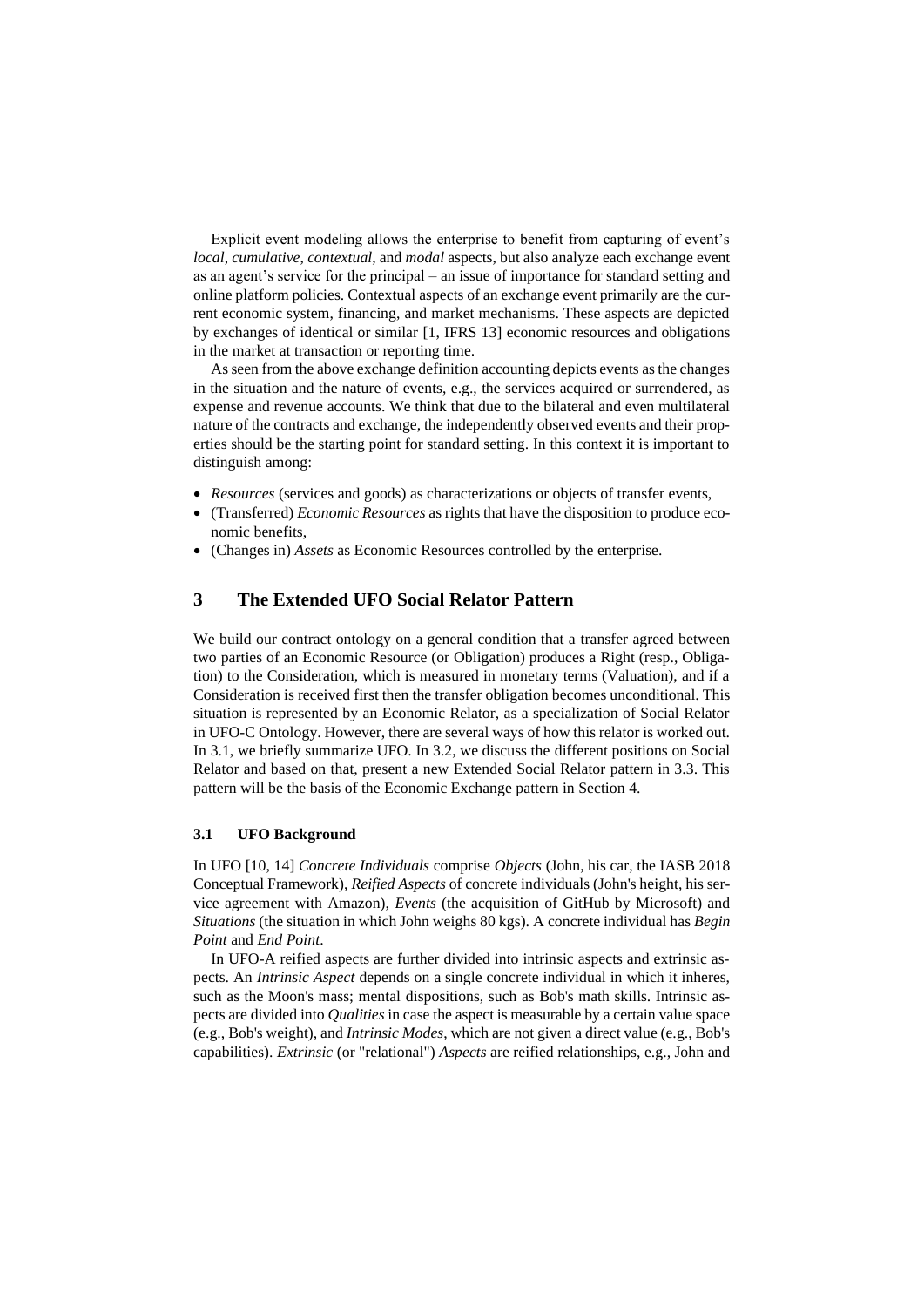Mary's marriage, Mary's employment contract at NASA. A *Relator* mediates reciprocal relationships of two or more concrete individuals. Extrinsic aspects can also be reified one-sided relationships, e.g., John's admiration for Obama (which depends on Obama but does not characterize him) [14].

In UFO-B an *Event* is a Concrete Individual that 'occurs' or 'happens' in time [13, 14]. Events are those "things that happen to or are performed by" endurants, e.g., actions and processes, such as an offer, negotiation, acceptance, transfer; as well as natural occurrences such as an earthquake. The relations between objects and events may be captured with «participation», «creation», «termination» properties. Part-whole relations between events can be represented with the «component of» and other relations. An event also can have «historicalDependence» from another event. An event can be related to the endurants that are created or terminated in it. E.g., John and Mary's marriage was brought into existence in their wedding ceremony, by «manifestation» property can be used to identify specific aspects that manifest themselves in an event. Endurants play *processual* (or historical) roles in events in contrast to *relational* roles in relators. *Situations* can be used to represent certain configurations of entities that can be comprehended as a whole. When that configuration is actual (present in reality), we say that a situation is a fact. Events «bringAbout» Situations.

*Individual Type* is a Type whose instances are individuals. *Kinds* are sortals that classify their entities necessarily and that provide a uniform principle of identity for their instances. Instances of a kind can (contingently) instantiate *Roles* in relational contexts or instantiate *Phases* in intrinsic contexts. E.g., a person can move in the extension of the role Employee by participating in Employment relators. Relators (as well as qualities) are existentially dependent entities. E.g., the Employment of Mary in NASA can only exist if both Mary and NASA exist. This particular relation of multiple existential dependency is stereotyped as «mediation». A role-like anti-rigid non-sortal that can be played by individuals of multiple kinds is termed a *roleMixin*, and by kinds and types - a *Mixin*.

OntoUML [12] is a language whose meta-model has been designed to comply with the ontological distinctions and axiomatization put forth by UFO [11]. OntoUML diagrams represent types and types of the types by the «type» stereotype.

In UFO-C [15] the key construct is a social relator of reciprocal social commitments (and claims) between social agents. Unambiguous understanding of this concept, the distinction between relator and extrinsic mode, its lifecycle and foundation events, legal and monetary extensions are fundamental to exchange modeling.

### **3.2 The Social Relator**

We remark that since the  $18<sup>th</sup>$ -century economics is monetary, i.e., exchanges are mediated by money, and resources are treated as rights and measured in money. Hence an exchange and a market can be viewed as a mechanism where resources are exchanged for money (value) and money is exchanged for other resources. Money allows for partitioning and combining of exchanges, and consequently of their specification in contracts. Thus, the *economic* contract comprises reciprocal social relators that comprise *economic* social relators relating resources with monetary consideration.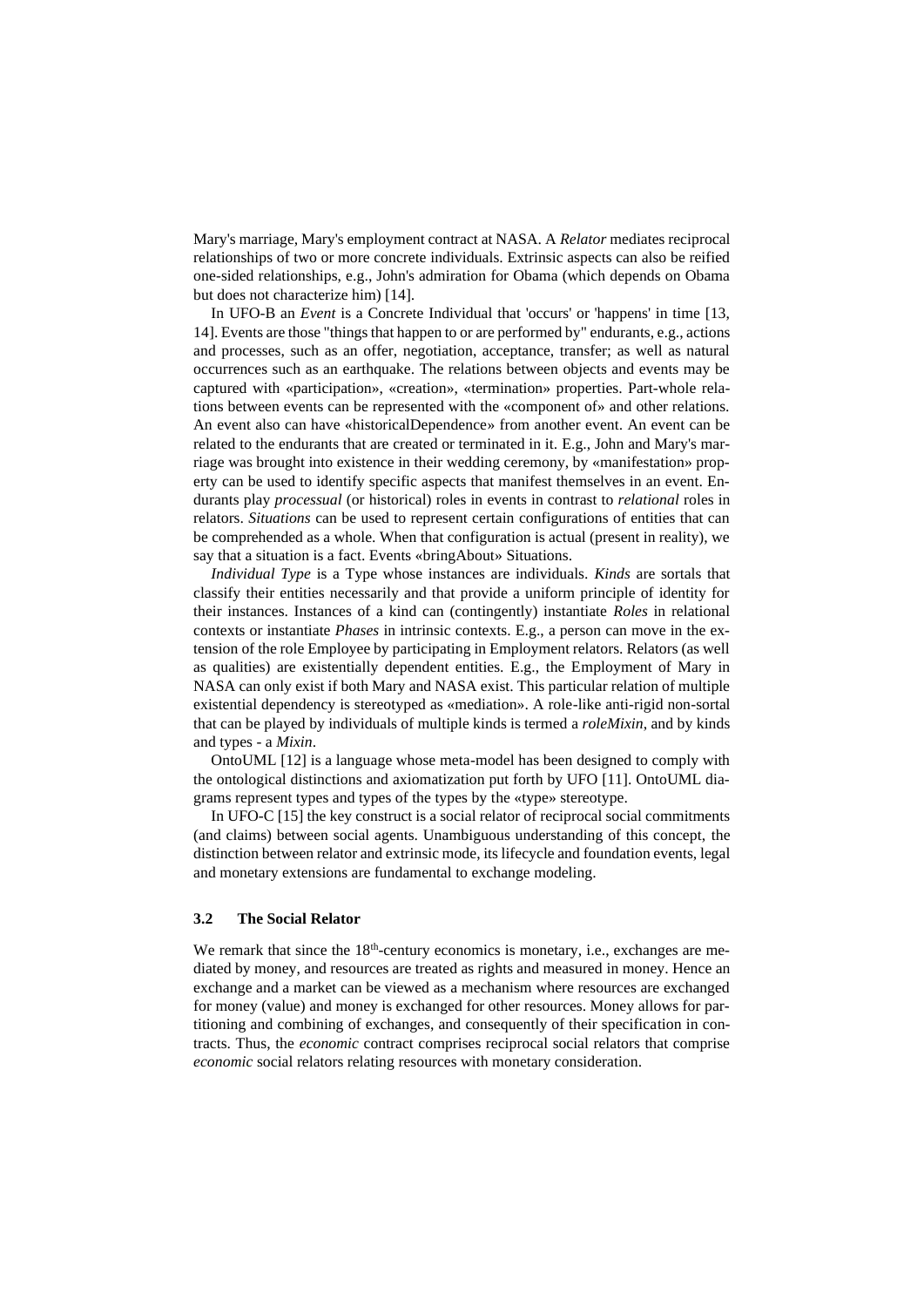An Economic Relator specializes Legal Relator (UFO-L [17]) which specializes Social Relator (UFO-C [15]) which in turn specializes the basic notion of Relator (UFO-A [11]). Per UFO-C, "Social Commitments and Claims [Counter-Commitments] always form a pair that refers to a unique propositional content, and a Social Relator is an example of a relator composed of two or more pairs of associated [correlate positions] commitments/claims", see the central line of boxes in Fig.1.

In contrast UFO-L [17] postulates that a "legal relation is reified by means of a Legal Relator, which mediates entities that stand in correlate positions (e.g., if agent A has a right to action [i.e., a claim, but not a commitment] X against agent B then B has a duty [i.e., a commitment] to action X towards A).", i.e., one pair of correlate positions.

Recently gUFO [14] made the subject clearer by explaining that "Extrinsic aspects [but not relators] can also be reified one-sided relationships, … They can also be used to reveal parts of relators, e.g., John's rights towards Amazon, Inc. (in the scope of a service agreement) and Amazon's reciprocal duties, Amazon's rights towards John, John's reciprocal duties". We follow this distinction in our ontology.

In addition, there are several UFO related papers including ours's where the «relator» stereotype is used instead of the extrinsic «mode». Examples are decorating Service Offering [16], and Exchange Offering [7, 21] with "definitely" «relator», and also Economic Resource [9] with «relator».

We regard the abovementioned extrinsic modes as mixin relator, we suggest introducing a relator type and a lifecycle pattern for social, legal, and economic relators and their commitments (legal positions). Such types would be gradually *materialized* by specialization and instantiation of category, mode and quality types. Offered by a committor in an event, accepted by a counter-committor in another event, fulfilled partially through a transaction or breached by non-performance of either committor, realized in full by either committor, and then breached or settled by the other.

The positions that we recognize in *Social Relator* are reciprocal obligations (commitments to norms) with correlative rights (entitlements to norms); obligations and fulfilled obligations; and reciprocated fulfilled obligations.

The contract schemas have to be simple enough and the elements and relationships that are implied or inherited should not make diagrams overcrowded. In UFO-L, each right has a correlative obligation. We think that after explaining this fundamental principle, it does not make sense to depict the correlative obligation of every right in every diagram like in UFO-L or UFO-S related works.

#### **3.3 Extended Social Relator**

Before introducing our Basic Economic Exchange pattern, we present a new Extended Social Relator Pattern, depicted in Fig.1. To simplify Fig.1 we assume that the Committer offers and performs first, and omit its multiple roles and situation types.

The creation of the Commitment modes as instantiations of the Commitment Types by Committers is represented by the «creation» stereotype [13] with the *Offer* event (which creates a power of acceptance) and historically dependent *Acceptance* event. Social Relators with one Commitment instantiated are in the *Offered* pre-phase, while with both Commitments instantiated in the *Executory* phase. The termination of Commitment modes as specializations is represented by the «termination» stereotype [13] which relates historically dependent *Fulfillment* or *Settlement* events to a class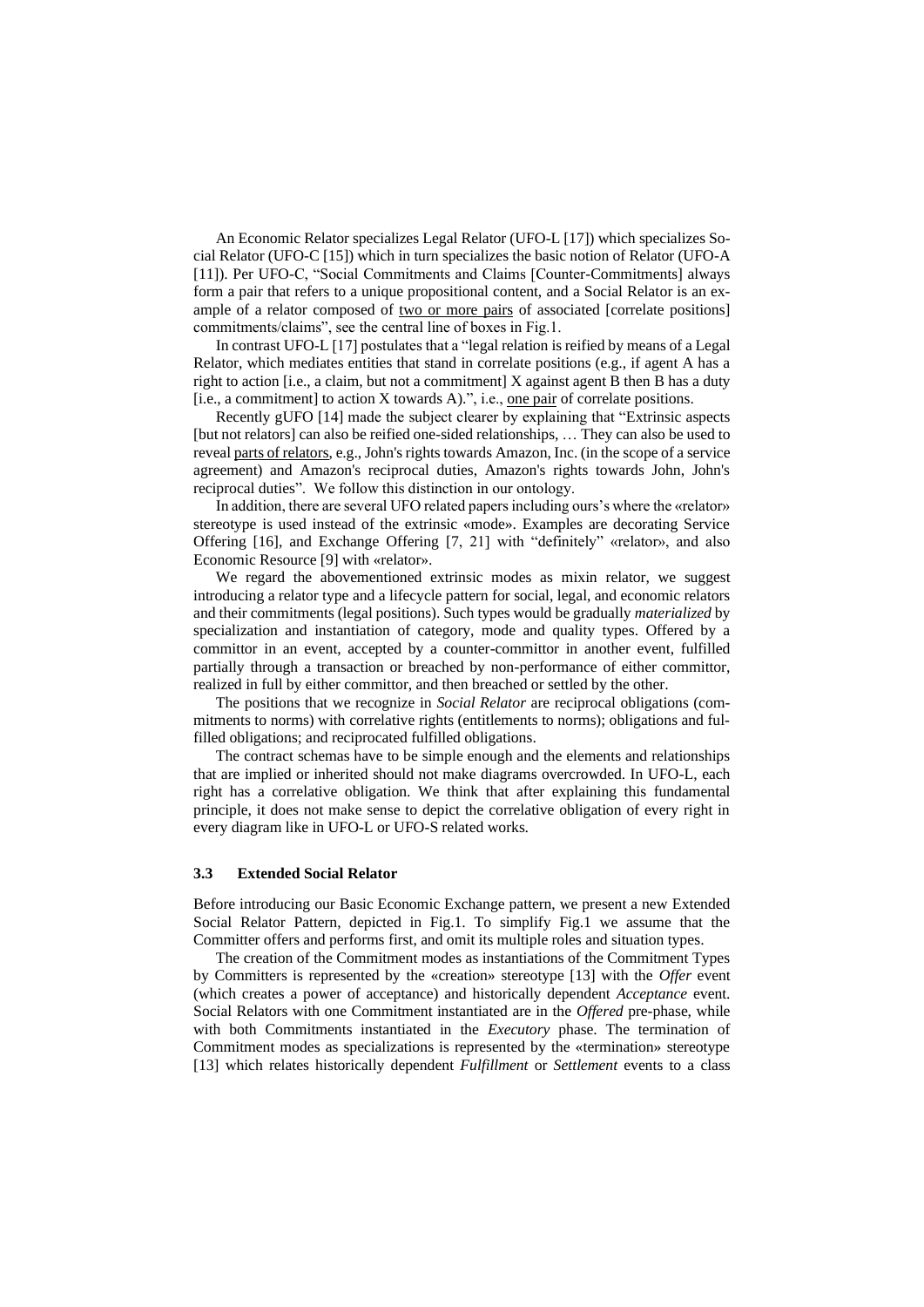stereotyped «phase» which is instantiated by the endurant when it takes on a "historical" nature<sup>1</sup>. In such a phase, endurants have still observable, but immutable properties. Social Relators with one Commitment fulfilled are in the *Unconditional* phase, and with both Commitments fulfilled in *Fulfilled (Settled)* phase. In Figures 1 and 2, types of types are represented in violet, types of agents in pink, events in yellow, relators in green, extrinsic modes in grey and situations in orange. In this relator pattern legal positions (and their correlatives) and thus the economic relator will progress through the «phases» created by events and situations. Conditional Commitment «termination» will create an Unconditional Other Commitment. The propositional content of the commitments can be time and context-dependent. We assume that an Unconditional Social Relator is materialized at the moment of fulfillment of Commitment. It is important for our ontology that commitments are externally dependent and that their fulfillment events are not simply actions as in [21], but transfers, i.e., transactions for the (benefit) of the counter-committer, and bring about the results (effects) in Situations of both parties.



**Fig. 1.** OntoUML diagram of an Extended Social Relator Pattern.

### **3.4 Basic Economic Exchange Contract Pattern**

An *Exchange Contract* is a complex legally enforceable economic agreement concluded between two *Exchange Parties* - economic agents – a party and a counterparty, that comprises of reciprocal conditional performance obligations by the exchange parties as obligors to transfer economic resources (obligations), see first the «type» part of Fig. 2.

A Conditional performance obligation (POB) of an *Obligor* to the *Obligee* is an Economic Relator phase. A *Conditional POB* comprises an obligation to transfer an economic resource (or an obligation) of a specified *Resource (Obligation) Type* and a reciprocal right (resp obligation) to the *Consideration* for the transfer, of a specified *Valuation Type*. The latter component requires a single *Contract Currency*. The valuation price,

 $<sup>1</sup>$  A different approach is taken in [20], whereby commitments cease to exist after fulfillment.</sup>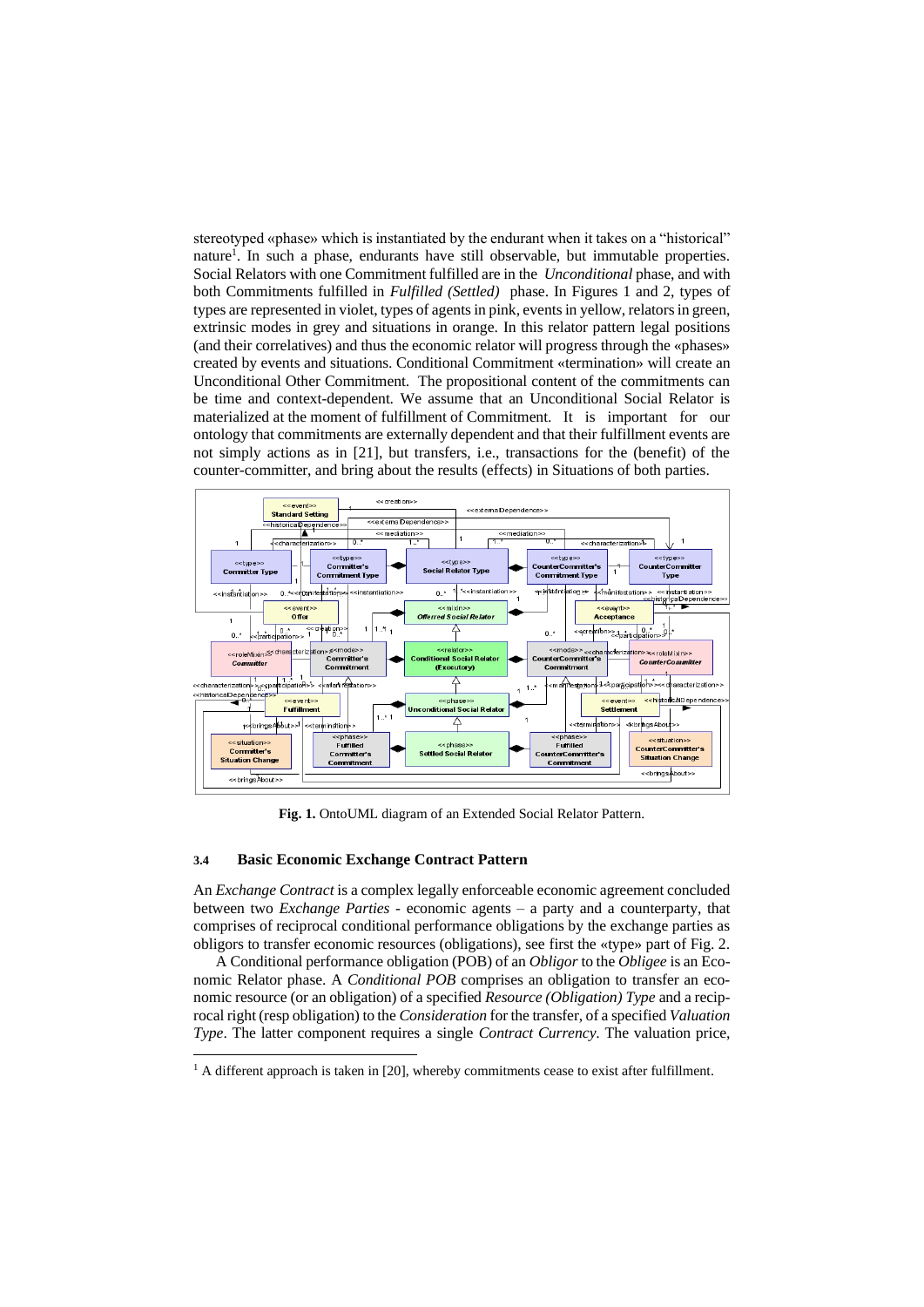which approximates a consideration for a resource (obligation), is agreed to be constant or determinable by a market price or by counter consideration during fulfillment. The valuation of the contract is equal for both parties at inception. POBs are correlative and consensual.

The last column of Fig. 2 depicts the recognition and measurement of the exchange process via the changes in *Units of Account* – *Assets (Liabilities)* and corresponding *Equity* (Income and Expenses) Accounts i.e., in the situations of *each* exchange party.

The contract formation process starts with the instantiation of a contract type into *Exchange Offering* by a party or its agent playing a processual role [13] of the *Offerer* that via an *Offer* event transfers *Offeror's* (a relational role) instantiated POBs to the multiple *Offerees* of a specified type. Offeror's POBs are conditioned by an offeree POB of a specified type required in consideration. The offeror makes its own *Assessments* of the recognition and measurement for the offering. An offeree playing an *Acceptor* role continues with a lapse or *Acceptance* event, instantiating its POBs, transferring the created contract to the Offeror, and making its assessments, that concludes the formation.

The Economic Exchange process is structurally decomposed into generally concurrent *POB fulfillment* processes of resource (obligation) transfers by each exchange party in the processual roles of the *Transferor* (or fulfiller), *Transferer*, and *Transferee*. A Resource (Obligation) *Transfer* fulfills and terminates the transfer obligations, instantiates the promised resource (obligation) type, terminates the obligations or rights for a resource of the transferor party, and creates the rights and the value for the transferee. At the same time, the specified consideration valuation is accrued, and the POB is turned into a fulfilled phase and becomes a resource and a *Contract Asset* of the transferor (*Liability* of the transferee). A *Fulfilled POB* is a separate object that can be measured and sold. Its timing is contract fulfillment or breach. The transfer event is characterized by the transferred resource (obligation), for a simple transfer of services the «participation» would be of the transferer, but for *Economic Transfer*, the «participation» involves consumed rights and value. POB fulfillment changes the *Executory* contract into the *Part-Executed*. The completion of fulfillment by one party - triggers the *Value Exchange*  event – a termination (an exchange) of all monetary consideration rights (obligations) of both parties, which turns the contract into the *Half-Executed* phase and all unfulfilled POBs into *Unconditional POB* phase that become *Payables* of the debtor (*Receivables* of the creditor). The completion of fulfillment by both parties – the *Settlement* - causes the termination of the contract.

The contract formation can also include the Value Exchange Negotiation and other subevents like the contract fulfillment; however, they are less important for standard setting. An Economic Resource (Type) is a characteristic of the Transfer (resp. Transfer Obligation) and is a claim right for a service and a power for a good. The transfer results in changes in Assets and Liabilities and corresponding Income and Expenses. A more refined model would consider the production processes at the parties' sites.

In summary, we have two components at the lowest level – a transfer obligation and a consideration – with *Promised/Expected* and *Fulfilled* phases. Fulfilling by a transfer event of either of these components progresses four possible phases of POBs – *Conditional*, *Fulfilled*, *Unconditional*, and *Settled*. Fulfillment of the POBs progresses Contract fulfillment phases – *Executory*, *Part-Executed*, *Half-Executed*, and *Executed*. The whole exchange process comprises the accumulation of the transfer and value exchange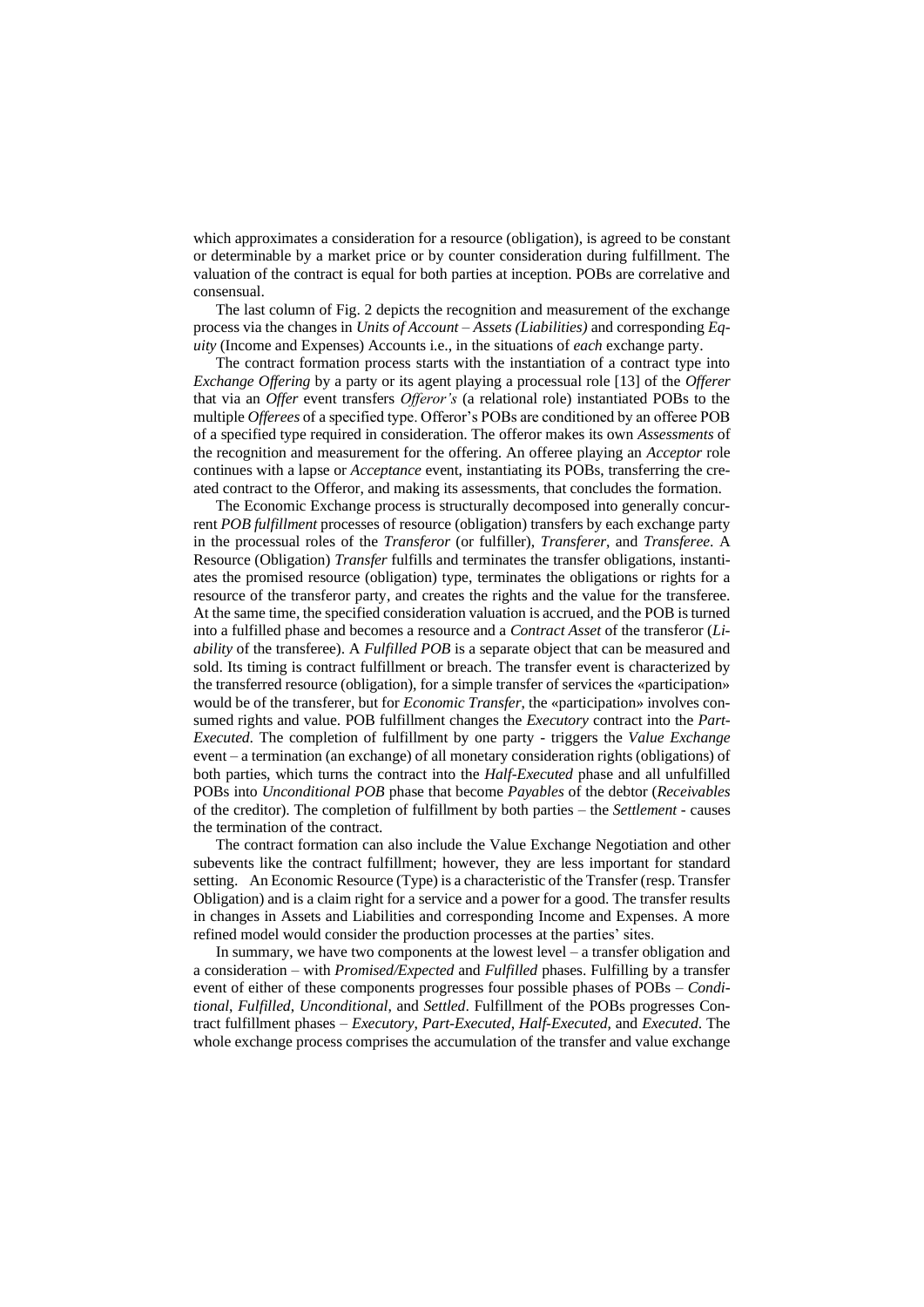

parts. Contract fulfillment is recognized by balanced posting events in the accounts and their phases of the exchange parties.

**Fig. 2.** COFRIS. OntoUML diagram of Basic Economic Exchange Contract Pattern.

# **4 Comparison with Reporting Frameworks and Standards**

We think it is necessary to confront any contract ontology, including ours, with the Corporate Reporting Standards. On the one hand, we have to check the completeness and correctness of our ontology, and on the other hand, we want to see whether it can be of use for improving the current formulations in the Standards. Within the scope of this article, this confrontation is limited to a few observations. The IASB 2018 Conceptual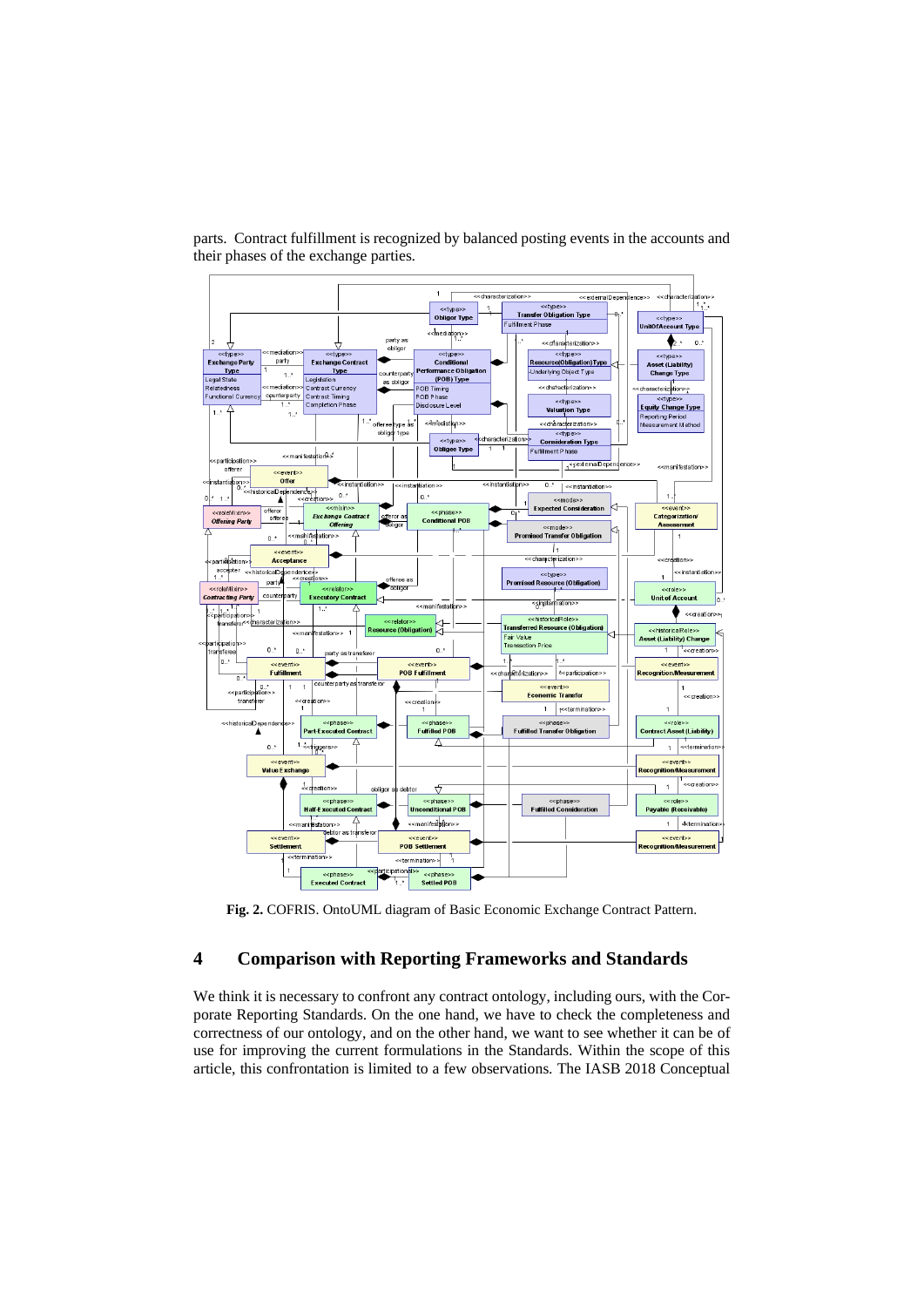Framework for Financial Reporting (CF) [2] introduces the concept of a *Unit of Account* as a bundle of Rights and Obligations that can be recognized, measured as a whole and derecognized as a whole or in parts. That means such an object can be transferred in parts, and valuated upon a contract and is like our concept of a 'Resource (Obligation)'. In contrast, when regarding transfers in the definition of Liabilities, not Units of Account but only Economic Resources in a restricted sense are regarded. That can be understood in general because liabilities are obligations to transfer resources and transfer of liabilities transfer resources eventually, however not in a particular Contract. Standards, for example, IFRS 13 *Fair Value Measurement* [1] support transfers of Obligations, or even large bundles of Rights and Obligations, such as Business Enterprises as a whole – IFRS 3 *Business Combinations* [1].

Per CF 4.57 [2], "An executory contract [is a Unit of Account and] establishes a combined right and obligation to exchange economic resources. The right and obligation are interdependent and cannot be separated. Hence, the combined right and obligation constitute a single asset or liability. The entity has an asset if the terms of the exchange are currently favourable; it has a liability if the terms of the exchange are currently unfavourable." Similarly, in our model, the contract is represented by the relator of reciprocal obligations and rights and their valuation. Initially, the total valuation is equal to zero and off-balance, if a party's obligation value becomes greater than the counterparty's then the contract is the liability of the party, or an asset otherwise.

Per CF 4.58 [2], "To the extent that either party fulfils its obligations under the contract, the contract is no longer executory. If the reporting entity performs first under the contract, that performance is the event that changes the reporting entity's right and obligation to exchange economic resources into a right to receive an economic resource. That right is an asset. If the other party performs first, that performance is the event that changes the reporting entity's right and obligation to exchange economic resources into an obligation to transfer an economic resource. That obligation is a liability."

The difference with our model is that we distinguish between a conditional and unconditional right to receive (resp, obligation to transfer) consideration, where the former is before and the latter after the realization and both are phases of the Contract and POB. For example, if a party makes a transfer and fulfills only part of the contract, a *conditional* right to receive consideration is accrued, but complete fulfillment by one party raises an *unconditional* right to receive.

We will finish our short analysis regarding some aspects of the most comprehensive Contract Standard – IFRS 15 *Revenue from Contracts with Customers* [1]. In addition to the duplication of concepts of the CF (that could be avoided through core contract ontology), IFRS 15 states that an Enterprise "shall recognise revenue when (or as) the entity satisfies a performance obligation by transferring a promised good or service [ie a subset of Economic Resources] to a customer." This Standard conforms to the Basic Contract Pattern. The main purpose of the Standard is to estimate the Amount of Consideration (i.e., Revenue) that the Enterprise expects to receive (vs Promised) in exchange for transferring its goods and services.

Per para. 105 of IFRS 15, "When either party to a contract has performed, an entity shall present the contract in the statement of financial position as a contract asset or a contract liability, depending on the relationship between the entity's performance and the customer's payment. An entity shall present any unconditional rights to consideration separately as a receivable." This statement not only proves the first-class concept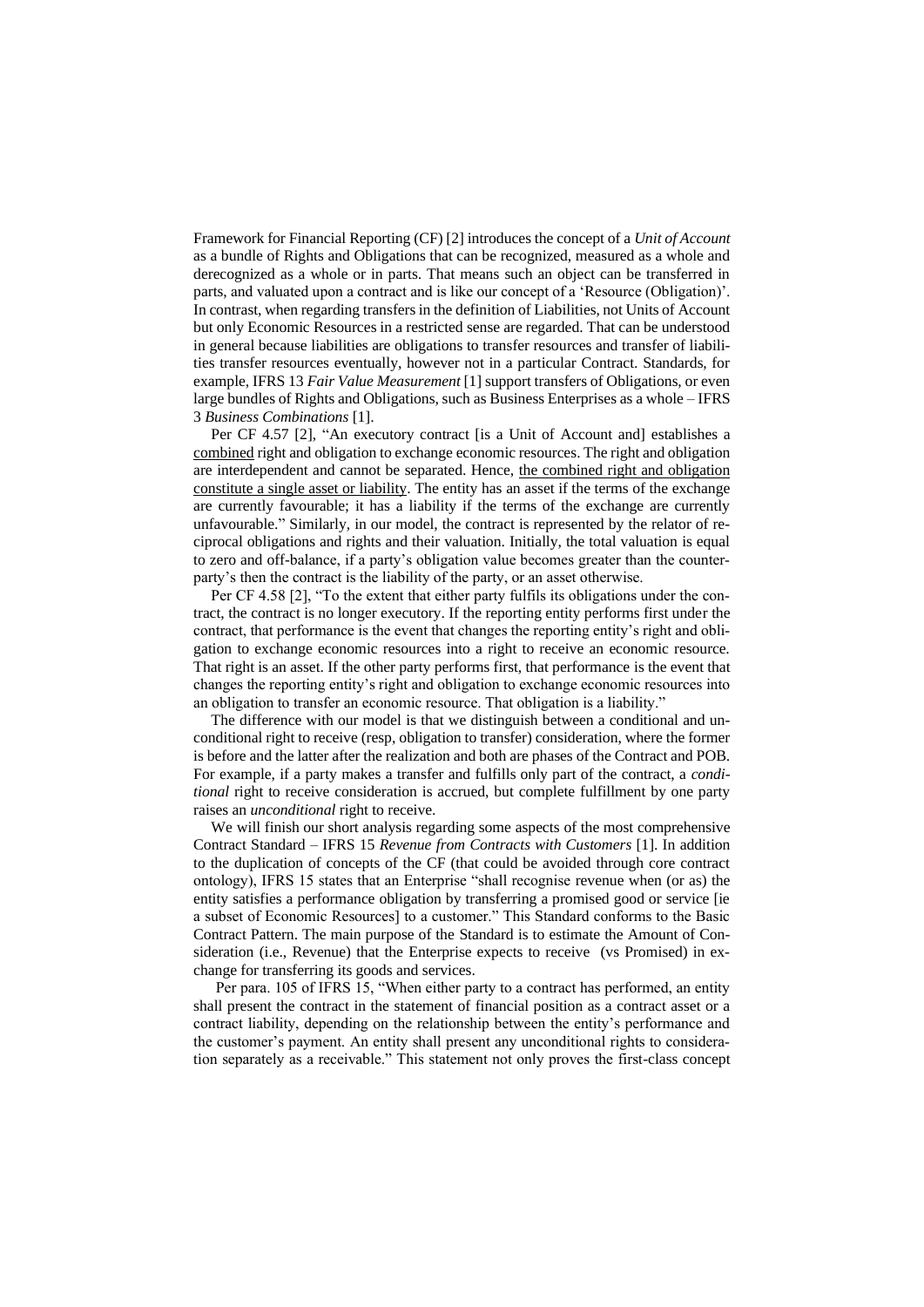omnipresence but also in contrast with CF, regards contract asset (liability) as a contract phase and not as a new object. At the same time, it proves that contract assets and receivables are material, but not computable, and can be subject to exchange and impairment, per para. 107: "A contract asset is an entity's right to consideration … An entity shall assess a contract asset for impairment." Standard particularly requires offsetting contract asset and contract liability.

### **5 Related Work**

The conceptual modeling theory of Economic Resources, Events, and Agents (in fact of Economic Exchanges, and Contracts) started in the late 70s with the development of REA accounting model by McCarthy [22]. While our research was largely based on REA accounting model initially, we briefly list some issues not explicit in REA as also raised in [27, 7, 24] which do not allow REA to cover essential accounting requirements:

- Any economic or accounting theory includes the recognition, measurement, and disclosure of resources, obligations, and uncertainty in quantified *and monetary* terms.
- The recognition and measurement of changes in assets and liabilities of an enterprise are *not* determined exclusively by exchanges and participating economic resources.
- Economic Resources are rights over goods, services, and rights that are transferred (in the past), but *Assets* are Economic Resources controlled by an Enterprise (future).
- Economic Claims (in REA sense) are not computable imbalances between currently incomplete promised and transferred resources. Claims are ("materialized" at the moment of transfer) *consideration obligations* and *phases of contracts* and can be transferred and exchanged themselves.
- Environment, Government, Market, and Owners of an Enterprise (*Equity Claim Holders*) context deserve a special recognition of the theory.

| Contract                | <b>Phase</b>    |                    |                    | <b>Information Processing</b> |                   |
|-------------------------|-----------------|--------------------|--------------------|-------------------------------|-------------------|
| Ontology                | Formation       | <b>Fulfillment</b> | <b>Recognition</b> | <b>Measurement</b>            | <b>Disclosure</b> |
| <b>REA ISO [23]</b>     | commitments     | hasic              | partial            | no                            | no                |
| REA <sup>2</sup> [25]   | no              | hasic              | partial            | no                            | no                |
| <b>UFO-S</b> [16]       | commitments     | services           | no                 | no                            | no                |
| <b>UFO-L</b> [17]       | legal positions | services           | no                 | no                            | no                |
| ATE [21]                | commitments     | services           | no                 | no                            | preferences       |
| OntoREA <sub>[24]</sub> | no              | hasic              | balance-sheet      | derivatives                   | basic             |
| COFRIS $v$ 0.5          | detailed        | detailed           | detailed           | basic                         | basic             |

**Table 2.** Comparison of Economic Exchange Ontologies.

During the last decade, several attempts were made to ground and improve an REA Ontology in UFO. The approaches are quite different, often not consistent, and still do not cover all concepts developed in REA (e.g., internal agents, production). That was also due to the fact of rich development efforts within UFO itself. First attempts to compare REA conceptualizations in UFO were reviewed and found not fully compliant [18]. Separate from REA, UFO service and legal exchanges were regarded in [16, 17]. These did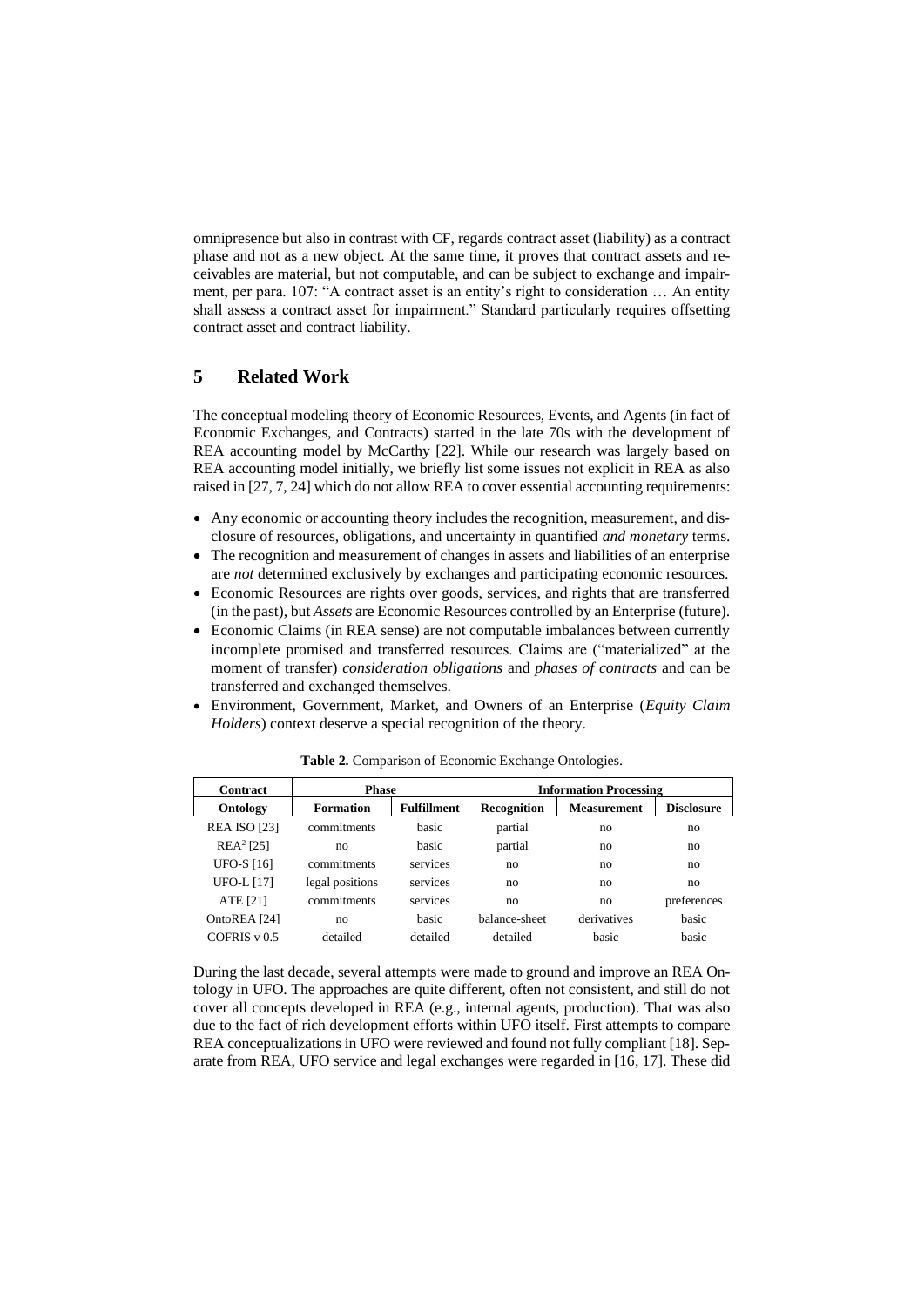not involve resource nor obligation transfers and did not regard the measurement and recognition issues (cf. [7]). In 2007 (2015), REA Ontology as ISO Standard [23] was published and introduced the independent view of collaboration space as a business activity space where an economic exchange of valued resources is viewed independently and not from the perspective of any business partner.

An Economic Exchange is an exchange of transfers of valued economic resources. A transfer can be regarded, although not always observed, as an effort of one economic agent - a transferor - towards another - a transferee. This effort, say, delivering of goods, or providing services can be measured, in nature, quality, and quantity of physical objects or labor, but also in rights (obligations) and value that is transferred-to or used-by the transferee. This describes our understanding of the independent view.

These transfers affect the Situations of both Parties, forming that can be regarded as a dependent view. Each party recognizes and measures transferred and received resources (or obligations) in their accounts of Assets (Liabilities) and corresponding Equity, Income, and Expenses. Their categorization and measurement depict their purpose, cost, uncertainty, and future exchange or use value. In REA the distinction between resources and assets is not always clear – "An economic resource - good, right, or service of value, under the control of a Person" [23]. We think that a service cannot be under the control of an enterprise, because it is consumed at the moment received or produced. It is a resource as a participant of transfer that can only affect resources other than services, i.e., those that are controlled by the enterprise.

Laurier et al, formalized part of REA-ISO using OntoUML, called REA<sup>2</sup> [25]. The approach was based on an original approach of introducing agent-resource, resourceevent, and event-agent relators and centers on the roles of the relata. However, the approach of involving events as relata was not supported by the UFO-B model [13].

It is allowed (or required) by the Standards [2] that both parties recognize, measure, and disclose an exchange differently, hence "an automated transformation of view-dependent data into view-independent data and vice versa" [25] is not possible in general. However, it is important to recognize the *maximally* consensual and independent recognition, measurement, and disclosure of an exchange for relevant, faithful, understandable, verifiable, and comparable reporting [10]. That makes the works in [25] important.

An endeavor to improve REA, by modeling traditional accounting logic, and to provide UFO grounding is OntoREA [24]. OntoREA models recognition of the results, it does not include the independent view and the lifecycles of contract formation and detailed fulfillment. The most recent model [24] is from our view generally correct but covers only the final states of future and spot market contracts. From the fundamental accounting concepts, the Income and Expenses, at least as different from owner-initiated equity changes, are not covered. There are also definitional differences with our ontology concerning Economic Resource and its subtypes – Assets and Liabilities are not positive and negative resources, but a positive and negative control over resources [of a specified type]. Like all reviewed ontologies, OntoREA has goals additional to the ones of the standard setting, such as a deep consideration of Derivative instruments and Uncertainty representation. The latter underlines the distinction between the old accounting [and the ontologies which do not include recognition and measurement] related backward looking perspective into the past and the finance related forward looking perspective into the future [24]. Forward looking perspective can include forecasting and planning, and their mathematical modeling as suggested in [6] and [24], although standard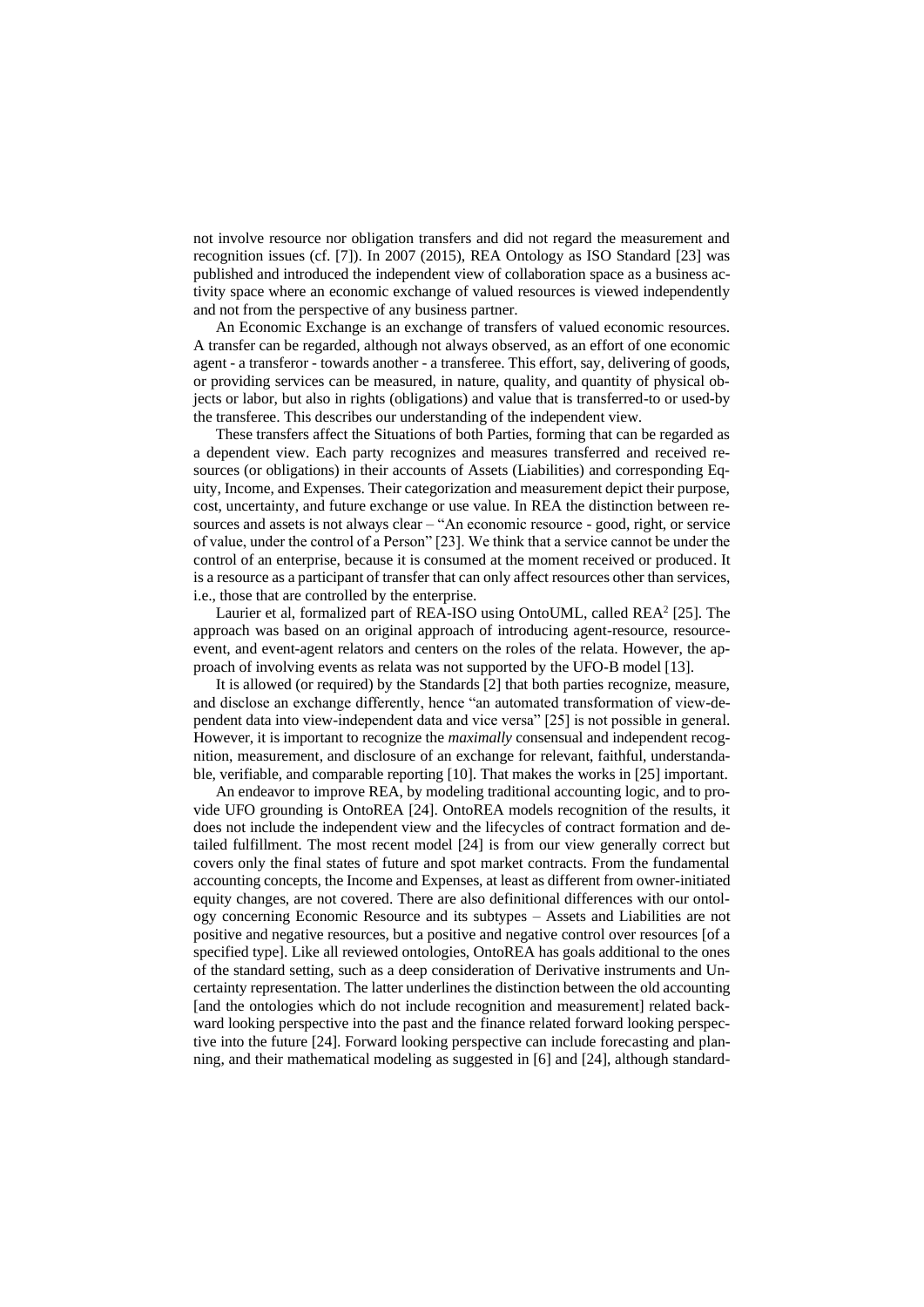setting today does not require it  $[1]$ . An ontological issue raised in  $[24]$  is the anti-eternalist view [26] of events, which is different than in other regarded exchange ontologies and in UFO-B, where the events are the past events and future events are specified by types of event types.

The foundational ontologies must indeed develop and incorporate new or previously unresearched concepts. However, to fulfil their role of understanding and communication, they need to be relatively stable, or even standardized, and include alternative concepts only with proper explanations of use. We find the anti-eternalist view as one of such alternative issues. In our ontology, we prefer a materialization metaphor, which allows to depict event types progressing from conditional specification of situation change effects to specification of concrete action in time, space, and social context.

A separate Action Based Core Ontology for Economic Exchanges - ATE [21] evolved in the UFO Economics project, claiming to cover REA Ontology. Its main contribution from our standpoint is the introduction of the *preference* concept. Standards do not explicitly require capturing preferences for an enterprise. However, they can be inferred by, e.g., comparing lapsed and accepted offerings, or other historical information for some exchange type or by comparing the transaction price with the market price (fair value). These options are included in our model. Perhaps other UFO developments in economics such as risk, value, trust, decision, game theory can enrich the exchange concept and the ontologies listed in Table 2 in the future as well.

ATE includes phases of contract formation, but surprisingly in ATE economic exchange is portrayed as a set of actions, while they are reciprocal transactions aimed from one agent to the benefit of another. There is no resource (obligation) participation, no recognition, nor measurement. ATE is also experimenting with another approach to conceptualization employing the future event *constitution* relationship [26].

Regarding ATE we must emphasize that a depiction of exchange and services through actions is not sufficient and recognition of action results in the situation of each exchange party is necessary (in economics in general not only for accounting).

### **6 Conclusions and Future Work**

Extended Social Relator and Basic Economic Exchange Contract patterns are proposed for Enterprise Reporting standard-setting. Patterns are based on Contract Law and Accounting theories, grounded in UFO and OntoUML with recent updates. An initial comparison with the Reporting Conceptual Framework and Standards shows compliance, with minor inconsistencies among them and a possibility to move some Standards' conceptualizations to the Framework. We compared COFRIS with other UFO grounded work in Contract conceptualization and indicated why the latter is not yet sufficient for standard setting. It is important to admit that some of our crucial contract modeling aspects are still in the development and experimentation stage. Nevertheless, we conclude that the new OntoUML tool and advances in UFO modeling of Economics and Law will allow our COFRIS ontology to be proposed for Enterprise Reporting standard-setting to relevant Boards. For this purpose, future work comprises updating all existing COFRIS models, a developing Production Pattern, validation by modeling of Contract types listed in Table 1, and development of the standard-setting methodology using COFRIS.